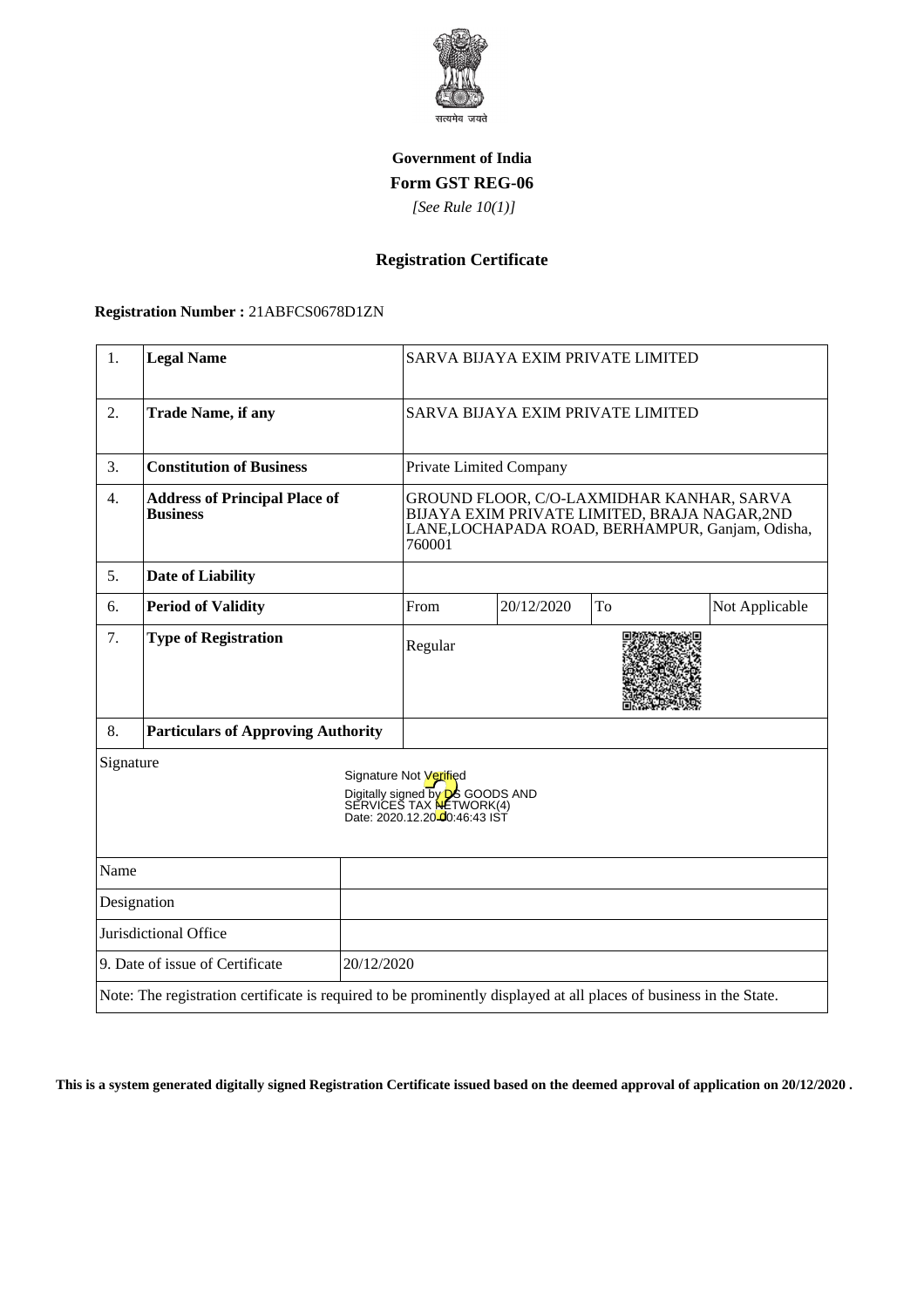



 GSTIN 21ABFCS0678D1ZN Legal Name SARVA BIJAYA EXIM PRIVATE LIMITED Trade Name, if any SARVA BIJAYA EXIM PRIVATE LIMITED

### **Details of Additional Places of Business**

Total Number of Additional Places of Business in the State 0